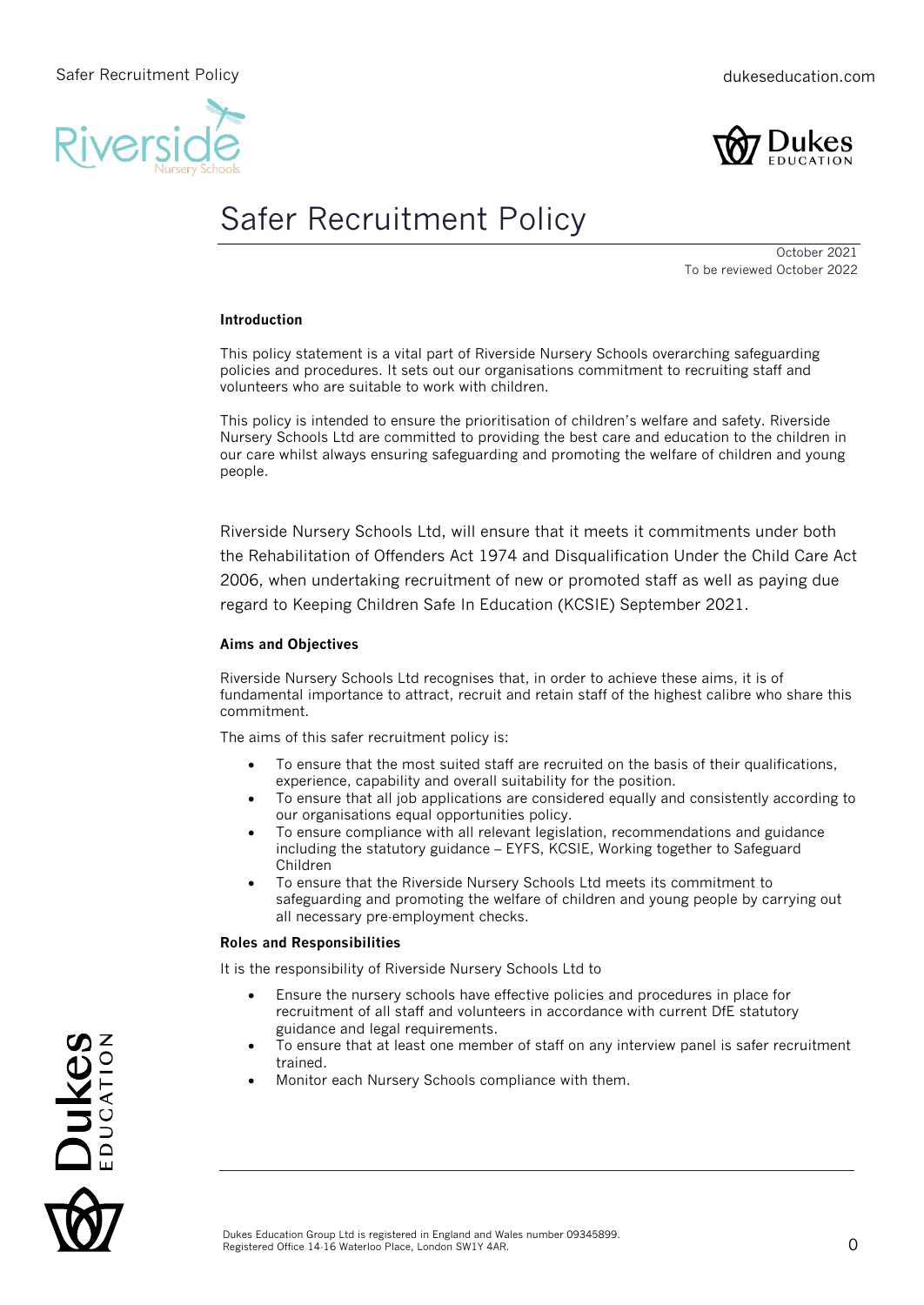



It is the responsibility of the Principal, Nursery Managers, HR Manager and other managers involved in recruitment to

- Ensure that the Nursery Schools operate safe recruitment procedures and make sure that all appropriate checks are carried out on all staff and volunteers who work within Riverside Nursery Schools Ltd.
- To monitor contractors and agencies compliance with this policy document.
- Promote welfare with children and young people at every stage of the procedure.

Riverside Nursery Schools has delegated responsibility to the Principal and each Nursery Manager to lead in all appointments relating to their specific setting within Riverside Nursery Schools. Other managers e.g., Deputy Managers may be involved in staff appointments, but the final decision will rest with the appropriate Nursery Manager and Principal of Riverside Nursery Schools Ltd.

All employees who are involved in and responsible for recruitment and selection of new staff members, are responsible for familiarising themselves and complying with the provisions of this policy.

#### **Recruitment and Selection Procedure**

#### **Advertising**

To ensure equal opportunities, Riverside Nursery Schools Ltd advertises all vacant roles encouraging as wide a field of applicants as possible. The external job boards used regularly are: Nursery World, Reed, CV Library, The Guardian, Linked In, Facebook Groups & Montessori Jobs.

All job advertisements contain a clear statement of Riverside's commitment to safeguarding and promoting the welfare of children.

All documentation relating to applicants will be treated confidentially in accordance with the Riverside Nursery Schools data protection policy and employee privacy notice, which are in accordance with the Data Protection Act 2018.

#### **Equality Diversity and Inclusion**

Riverside Nursey Schools are committed to equality, diversity and inclusion at all stages of recruitment and selection. We always carry out shortlisting, interviewing and selection without regard to an applicant's sex, gender identity, sexual orientation, marital or civil partnership status, skin colour, race, nationality, ethnic or national origins, religion or belief, age, pregnancy or maternity leave or trade union membership.

We will never exclude any candidate with a disability unless it is clear that the candidate is unable to perform a duty that is intrinsic to the role, having taken into account reasonable adjustments.

To prevent any candidate from being disadvantaged because of a disability, the individual responsible for communicating with applicants should ask each candidate whether or not they require any reasonable adjustments to be made.

The HR Manager is available to provide guidance on reasonable adjustments.

#### **Application Forms**

Riverside Nursery Schools Ltd use their own application form and all applicants for employment will be required to complete this application form containing questions about their full academic and full employment history, and their suitability for the role (in addition, all applicants are required to account for any gaps or discrepancies in employment history). **Applicants submitting an incomplete application form will not be short listed.** 

The application form includes the applicant's declaration regarding convictions and working with children. It is unlawful for Riverside Nursery Schools Ltd to employ anyone who is barred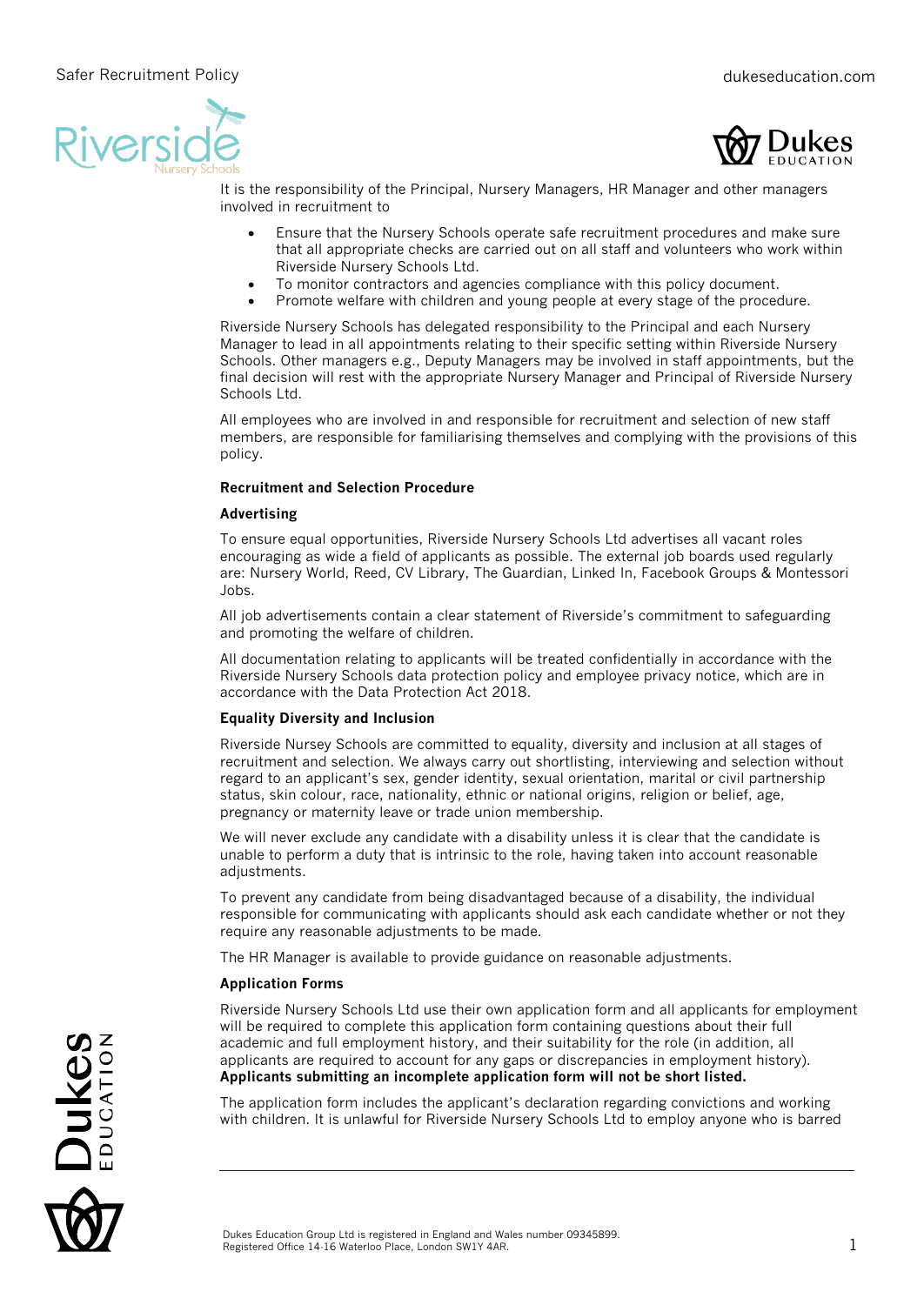



from working with children. It is a criminal offence for any person who is barred from working with children to apply for a position at the Nursery Schools. All applicants will be made aware that providing false information is an offense and could result in the application being rejected, or summary dismissal if the applicant has been selected, and referral to the police and/or DBS and/or LADO.

#### **Job Descriptions**

A job description is a key document in the recruitment process, and must be finalised prior to taking any other steps in the process. It clearly and accurately outlines the duties and responsibilities of the job role.

All Riverside Nursery Schools Ltd job descriptions contain a clear statement of Riverside's commitment to safeguarding and promoting the welfare of children.

#### **References**

References will be taken up on successful candidates immediately after interview. All offers of employment will be subject to the receipt of a minimum of two references which are considered satisfactory by the Nursery School. One of the two references must be from the applicant's current or most recent employer. If the current/most recent employment does/did not involve work with children, then the second reference should be from the employer with whom the applicant most recently worked with children.

The referee should not be a relative. References will always be sought or obtained directly from the referee and their purpose is to provide objective and factual information to support appointment decisions.

All referees will be asked whether they believe the applicant is suitable for the role for which they have applied and whether they have any reason to believe that the applicant is unsuitable to work with children.

Please note that no questions will be asked about health or medical fitness prior to any offer of employment being made.

Any discrepancies or anomalies will be followed up. Riverside Nursery Schools Ltd does not accept open references, testimonials, or references from relatives.

#### **Interviews**

Riverside Nursery Schools will invite all shortlisted candidates to a face-to-face interview where possible. A minimum of two interviewers will see the applicants for the vacant position. The interview process will explore the applicant's ability to carry out the job description and meet the person specification. It will enable the interviewers to explore anomalies or gaps which have been identified in order to satisfy themselves that the chosen applicant can meet the safeguarding criteria.

Any information in regard to past disciplinary action, or allegations, cautions or convictions will be discussed and considered in the circumstance of the individual case during the interview process, if it has been disclosed on the application form.

At least one member of any interview panel will have undertaken safer recruitment training or refresher training as applicable.

All applicants who are invited to an interview will be required to bring evidence of their identity, address and qualifications. Original documents will only be accepted and photocopies will be taken.

Candidates will be asked to bring:

- Either current driving licence, passport or full birth certificate
- A utility bill or statement, showing name and address within 3 months
- Documentation showing their national insurance number (NI card, P45 or P60)

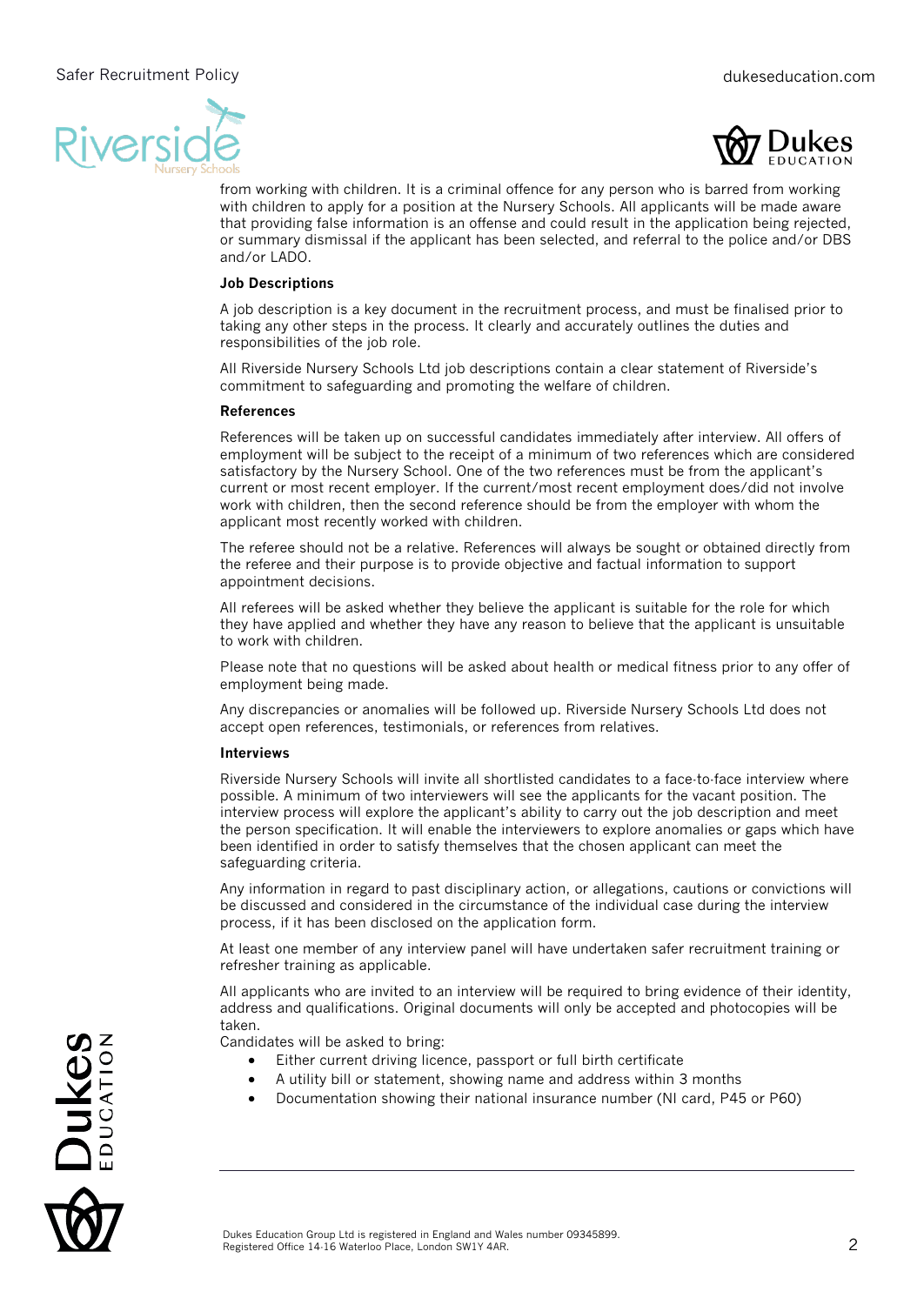



- Documents confirming any educational or professional qualifications referred to in their application form.
- Eligibility to work in the UK for example work Visas or post Brexit settlement documentation.
- Their criminal history (disclosing anything that will show up on a DBS)

Where an applicant claims to have changed his/her name by deed poll, the correct documentation will be requested.

Unsuccessful applicant documents will be destroyed 6 months after the recruitment process.

# **Offer of Appointment and New Employee Process**

If it is decided to make an offer of employment following the formal interview, any such offer will be conditional on the following:

- The agreement of a mutually acceptable start date and the signing of an employment agreement incorporating the Riverside Nursery Schools Ltd standard terms and conditions of employment;
- Verification of the applicant's identity (if not already verified);
- The receipt of two references which the Nursery School considers to be satisfactory according to the reference requirements stated above;
- The receipt of an enhanced disclosure from the DBS including barred information, which the Nursery Schools considers to be satisfactory;
- Confirmation that the applicant is not names on the Children's Barred List; Confirmation that the applicant is not subject to a direction under section 142 of the Education Act 2002 which prohibits, disqualifies or restricts them from working in a position which involves regular contact with children; and including the requirement of the Disqualification Under the Childcare Act 2006 for working in a child care setting.
- Confirmation that the applicant is not subject to a direction under section 128 of the Education and Skills Act 2008 which prohibits, disqualifies or restricts them from being involved in the management of an independent education institution (if the person has been appointed or promoted to a management position)
- Verification of the applicant's medical fitness for the role;
- Verification of the applicants right to work in the UK;
- Any further checks which are necessary

A personnel file checklist will be used to track and audit paperwork obtained in accordance with and relevant to our safer recruitment procedure. The checklist will be retained on personnel files.

# **DBS Check**

Riverside Nursery Schools Ltd applies for an enhanced disclosure from the DBS in respect of all positions within the organisation. It is the organisations policy that the DBS disclosure must be obtained before the commencement of the employment of any new employee. For any reason that this is not obtained, before the mutually agreed start date, the employee will be supervised at all times by a senior member of staff when around children.

Staff may wish to join the DBS update service if they are likely to require another check in the future. Applicants may sign up to the service for a fee of £13 per year, this is payable by the applicant.

This allows for portability of a certificate across employers. The organisation will:

- Obtain consent from the applicant to carry out an update search
- Confirm the certificate matches the individual's identity
- Examine the original certificate to ensure that it is for the appropriate workforce and level of check i.e., enhanced certificate.

# **Dealing with convictions**

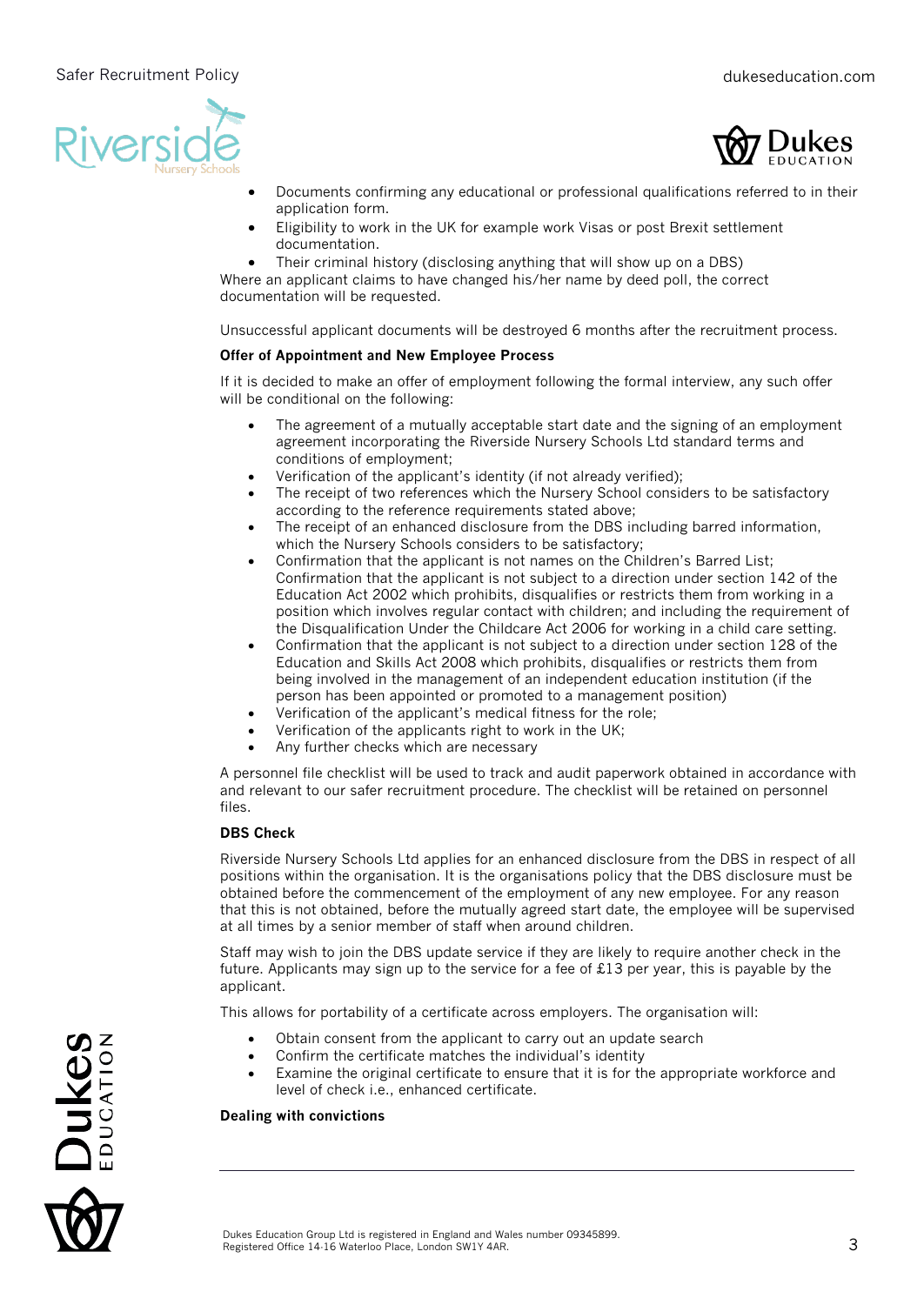



Consideration will be given to the Rehabilitation of Offenders Act 1974 and also:

- The nature, seriousness and relevance of the offence;
- How long ago the offence occurred;
- One-off or history of offences;
- Changes in circumstances;
- Decriminalisation and remorse.

If an applicant wishes to dispute any information contained in a disclosure, they may do so by contacting the DBS. In cases where the applicant would otherwise be offered a position were it not for the disputed information, the organisation may, where practicable and at its discretion defer a final decision about the appointment until the applicant has had a reasonable opportunity to challenge the disclosure information.

#### **Medical fitness**

Riverside Nursery Schools are legally required to verify the medical fitness, to carry out any role applied for effectively, of anyone to be appointed to a post in the organisation, after an offer of employment has been made, but before the appointment can be confirmed.

All applicants are requested to complete a medical questionnaire and where appropriate a doctor's medical report may be required. This information will be reviewed against the job description and the person specification for the particular role, together with details of any other physical or mental requirements for the role.

Riverside Nursery Schools Ltd are aware of their responsibility and duties under the Equality Act 2010. No job offer will be withdrawn without first consulting with the applicant, obtaining medical evidence and considering reasonable adjustments.

#### **Overseas checks**

Applicants who have lived or travelled abroad for more than 3 months will need to obtain a criminal record check from the relevant country. If a police check cannot be sought in a timely manner, then references can be sought from professional people residing in that country who knows the applicant such as university tutor, priest etc. The applicant will not be permitted to commerce work until the overseas information has been received and is considered satisfactory by the organisation. For any reason that this is not obtained, before the mutually agreed start date, the employee will be supervised at all times by a senior member of staff when around children.

# **Induction Programme**

All new employees will be inducted effectively through the Riverside Nursery School Ltd induction checklist and with the Riverside Employee Handbook. This clearly outlines and identifies the organisations policies and procedures, including the Safeguarding and Child Protection Policy, and will make clear the expectations which will govern how staff carry out their roles and responsibilities. Our inductions at Riverside Nursery Schools also include training for all new employee's and a buddy programme where senior staff are paired with a new member to ensure that best practice is relayed and coached from the beginning.

All staff are expected to have read and understood Part 1, Part 4, Part 5, and Annexe A of KCSIE Sept 21.

# **Single Centralised Register of Members of Staff**

All staff information is kept in individual personnel files and on a single central record in accordance with the Data Protection Act 2018 and the Riverside Nursery Schools GDPR Policy and Employee Privacy Notice. This is kept up-to-date and retained by the Riverside Nursery Schools Administrator and Bursar.

The Single Central Record will contain information on:

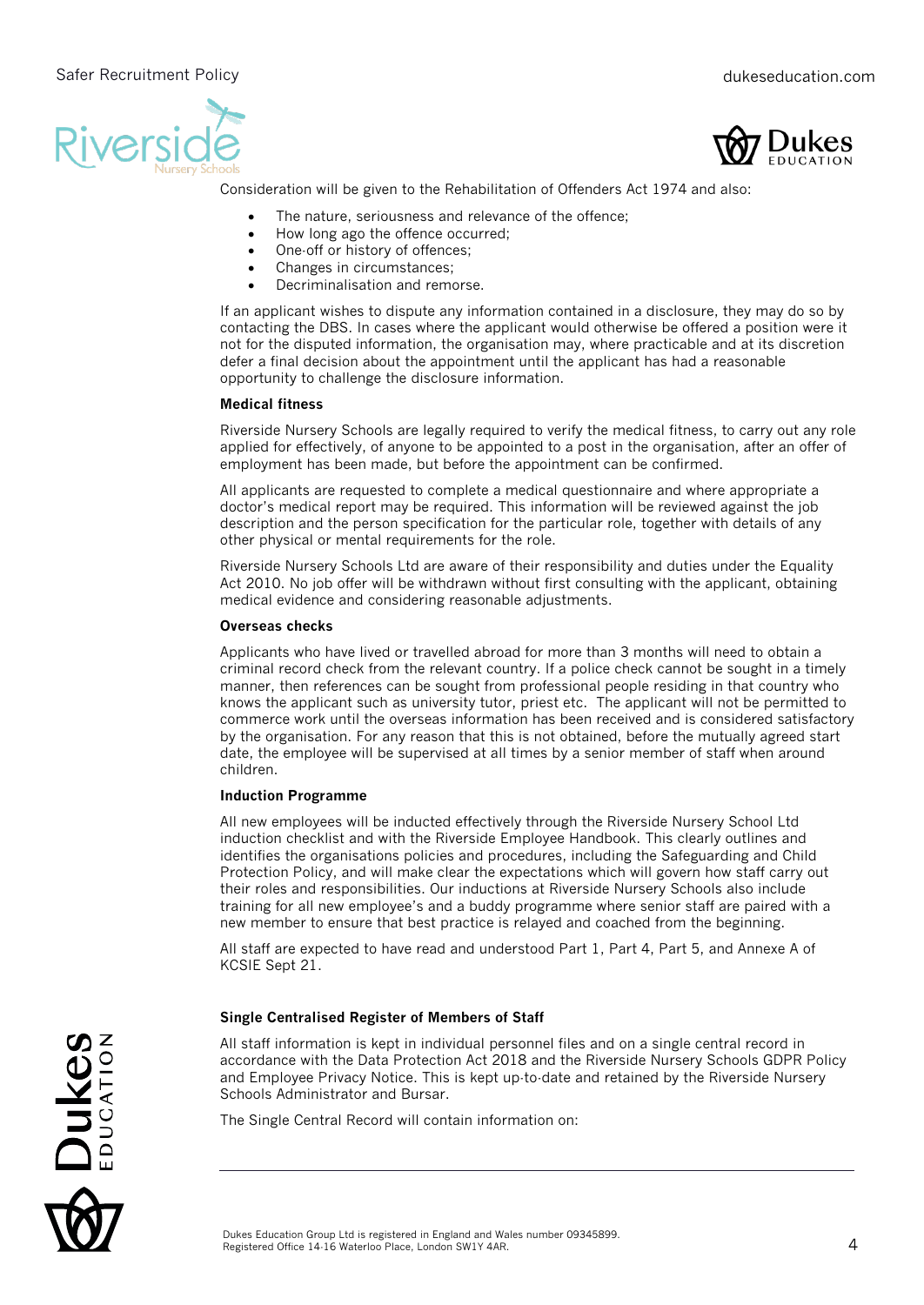



- All employees who are on payroll at Riverside Nursery Schools Ltd;
- All other members who are chosen by Riverside Nursery Schools Ltd to work in regular contact with children. This covers volunteers, governors, other people brought into the school to provide additional teaching, i.e., yoga teacher, sports coach, art teacher etc.

#### **Record Retention/Date Protection**

Riverside Nursery Schools are legally required to undertake the above employment checks, therefore if an applicant is successful in their application, the organisation will retain on their personnel file, any relevant information provided as part of the application process. This is specified and included in the Riverside Nursery Schools Employee Privacy Notice and GDPR Data Protection Policy Statement. All information retained on employees is kept in each of the Riverside Nursery School settings for the particular individual based at the relevant setting. All support staff information is kept at one of the Riverside Nursery School settings. Personnel files are stored in locked and secured cabinets.

This also applies to any suitability information obtained about volunteers or work placement students involved with Riverside Nursery School activities.

Riverside Nursery Schools will retain all interview notes on all unsuccessful applicants for a period of six months, after which time the notes will be confidentially destroyed (i.e., shredded). The 6-month retention period is in accordance with the GDPR DPA18.

# **Ongoing Employment**

Riverside Nursery Schools Ltd recognises that safer recruitment and selection is not just about the start of employment but should be part of a larger policy framework for all staff. The organisation therefore provides ongoing training and support for all staff, as identified through the annual review / appraisal procedure. Riverside Nursery Schools Ltd also offer regular

# **Leaving Employment at Riverside Nursery Schools**

This policy is primarily concerned with the promotion or safer recruitment and details with the pre-employment checks that will be undertaken prior to employment being confirmed. Whilst these are pre-employment checks the organisation also has a legal duty to make a referral to the DBS and LADO in circumstances where an individual:

- Has applied for a position at the organisation despite being barred from working with children; or
- Has been removed by the organisation from working in regulated activity (whether paid or unpaid), or has resigned prior being removed, because they have harmed or pose a risk of harm to, a child.

# **Contractors and Agency Staff**

Contractors engaged by Riverside Nursery Schools must complete the same checks for their employees that the organisation is required to complete for its staff. The organisation requires formal written confirmation that these checks have been completed before contractors or employees of the contractor an commence work at the Nursery Schools.

Agencies who supply staff at the Nursery Schools must also complete the pre-employment checks which the organisation would otherwise complete for its staff. Again, the organisation requires formal confirmation in writing that these checks have been completed before an individual can commence work at the Nursery Schools.

Riverside Nursery Schools will independently verify the identity of staff supplied by contractors or an agency and will require the provision of the original DBS certificate before contractors or agency staff can commence work at the Nursery Schools.

# **Volunteers/Work Placements**

Riverside Nursery Schools Ltd will request an enhanced DBS disclosure on all volunteers and work placement students undertaking and work that involved regular contact with children.